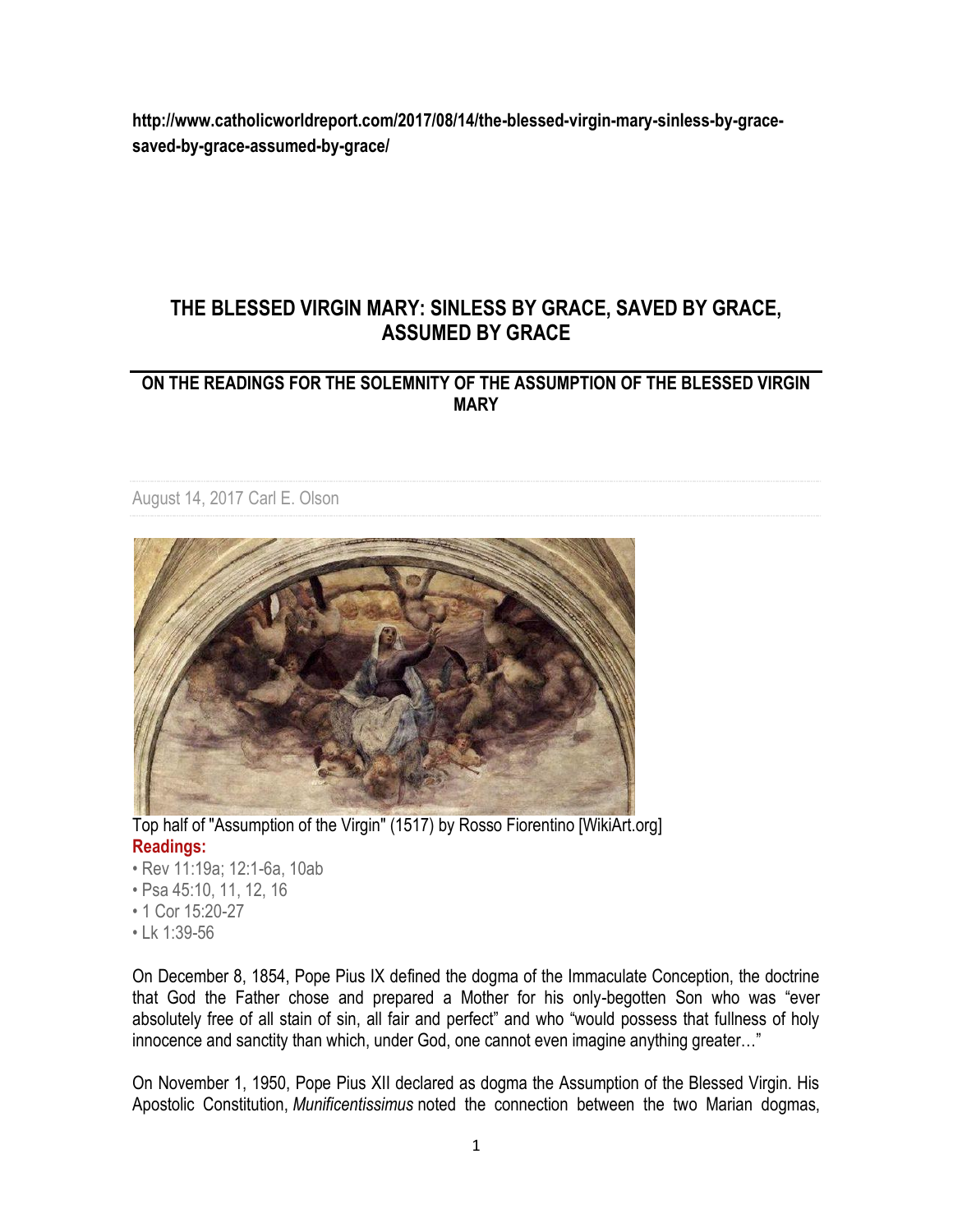stating that the two "are most closely bound to one another." It said that God does not usually "grant to the just the full effect of the victory over death until the end of time has come," but did so with the Assumption, "and as a result she was not subject to the law of remaining in the corruption of the grave, and she did not have to wait until the end of time for the redemption of her body." What does this mean? That just as Mary was kept from original sin by God's grace, she was also kept from the decay of the grave by that same grace.

Pius XII stated that the image of the woman clothed with the sun, which is part of today's first reading from the Book of Revelation, has long been understood by the "scholastic Doctors" as signifying "the Assumption of the Virgin Mother of God". The celebration of the Feast of the Assumption can be traced back to at least the seventh century in both the East and the West. Liturgical developments and theological insights flourished from the seventh to ninth centuries.

Among those insights was the recognition, as Pius XII observed, that Mary—sinless and full of grace, the divine life of God—was uniquely preserved from physical corruption and decay. Her body, in the words of Fr. Reginald Garrigou-Lagrange, O.P., "would not return to dust but would be resuscitated in an anticipated resurrection." He makes the careful and important distinction between the Ascension of Christ, which occurred by Jesus' own power, and the Assumption of Mary, who "was lifted up by God to the degree of glory for which she had been predestined."

While many Protestants object to the dogma of the Assumption (and the Immaculate Conception) because they see it as somehow introducing a competition of sorts between Jesus and his Mother, the exact opposite is the case. Jesus' love for Mary and her perfect love for Him and her faithful obedience to the Father leads a logical *and* incredible conclusion: "The Assumption of the Blessed Virgin is a singular participation in her Son's Resurrection, and an anticipation of the resurrection of other Christians" (*Catechism of the Catholic Church*, 966).

Mary, the Mother of God, is also Mother of the Church. She gave physical birth to the unique Son of God who is fully divine and fully human; she now gives spiritual birth to the sons and daughters of God who, filled with the divine life of her Son, are made fully human, really alive, truly divinized (see CCC, 963-970; 1988). Pius XII also wrote of the Virgin Mary as being the new Eve who, "although subject to the new Adam, is most intimately associated with him in that struggle against the infernal foe which … would finally result in that most complete victory over the sin and death…"

Mary's cooperation with the saving work of her Son is perfect and whole, and the Assumption is a stamp of approval on her life of humble faith and quiet discipleship. The old Eve failed the test in the Garden, and so returned to dust. But the new Eve willingly accepted the Word of the Lord, embraced the will of the Father, and reciprocated the love of the Holy Spirit. She perfectly shared in the conception, life, and death of her Son, and so also perfectly shared in his Resurrection.